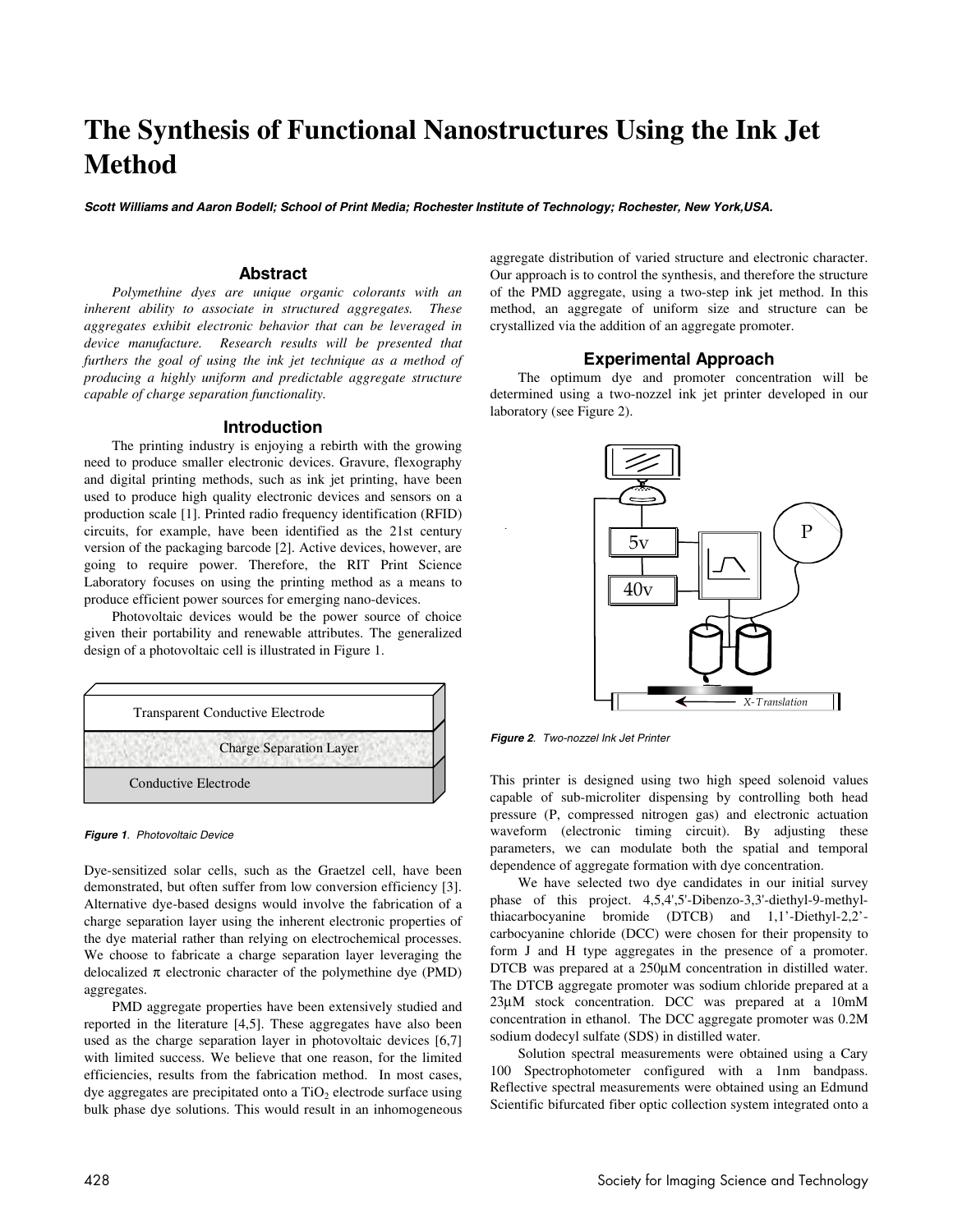BRC111A CCD array spectrometer. The effective spectral resolution of this system is one nanometer.

# **Results**

DTCB J-aggregate formation, in the presence of increasing NaCl concentration, has been well documented in the literature. Figure 3A illustrates the spectral differences between the monomer and J-aggregate form of DTCB. We found, however, that there was a significant temporal dependence on aggregate formation that may be linked to the solvation rate of reactant species.



**Figure 3.** 250mM DTCB in water with (A) increasing concentration of NaCl promoter added dropwise into three milliliters of dye solution, and (B) reflective transmission measurements of a printed dot in the order promoter followed by dye solution. The dry promoter curve corresponds to allowing a one hour time delay between overprinting sequence to allow for sufficient drying.

We first printed the DTCB solution onto an office grade uncoated bond stock. The reflectance spectrum of the dried dye mark, in the absence of promoter, was consistent with DTCB in the monomer form. We followed by overprinting the DTCB dye with the NaCl promoter by introducing a time-delay between the two marks. Figure 3B illustrates that only the monomer species was present when we allowed the promoter mark time to dry before overprinting with DTCB. By overprinting wet-on-wet, or directly (less than a one second delay) overprinting each mark, J-aggregate formation appeared (Figure 3B).

H-aggregate formation was achieved using DCC dye with an SDS promoter. As with DTCB, H-aggregate formation occurred when two components were overprinted wet-on-wet with little intermittent time delay. Figure 4 shows a light micrograph, at 480x magnification, of the surfactant-promoted aggregate. The approximate aggregate size was measured, in this experiment, to be 600 x 50µm.



**Figure 4**. DCC H-aggregate in the presence of SDS.

### **Conclusion**

 According the Fisk's second law of diffusion, the rate of crystal growth is directly proportional to collision, incorporated into a diffusion coefficient, volume and dye concentration terms. Solution phase crystallization of nanoparticles, in bulk or macroscopic volumes, is typically achieved by favoring collision over the diffusion processes through stop-flow type mixing procedures. There still exists, however, a distribution of microenvironments, within any macroscopic volume region, that will result in a corresponding distribution of crystal structures. Our ink jet printing approach is to minimize the volume parameter, which is often the rate-limiting term, by conducting the experiment in sub-microliter volumes further minimized by rapid solvent evaporation rates on the order of the crystallization rate. Since we can control the concentration term, we are left with designing crystal structures based on the time-dependent processes that control crystallization. The ink jet method also provides a mechanism for accurate placement of an aggregate at a predetermined location on an electrode surface.

Our early experimental results indicated that there appears to be a significant influence of the solvation rate on aggregate formation. At sub-microliter reaction volumes printed onto an absorptive paper support, we can control the promoter concentration by using an overprint time delay. If there is minimal time delay, wet-on-wet overprinting, the crystallization reaction proceeded to a stage whereby aggregates with larger than desired dimensions (Figure 4) were obtained. Likewise, when the time delay supported drying before the placement of the subsequent dye drop, no aggregates were detected. This result suggests that the aggregate formation rate would be much faster than the solvation and diffusion rate. Future experiments will be designed to accurately adjust the overprint time delay to control the crystal morphology.

In order for an aggregate to function as an effective charge separation medium, the crystal structure must be devoid of defects. A single crystal defect, in the aggregate, can quench electron transfer processes necessary for photovoltaic function. Bulk phase preparation methods would result in a distribution of structures of varying efficiency. The low conversion efficiencies may result